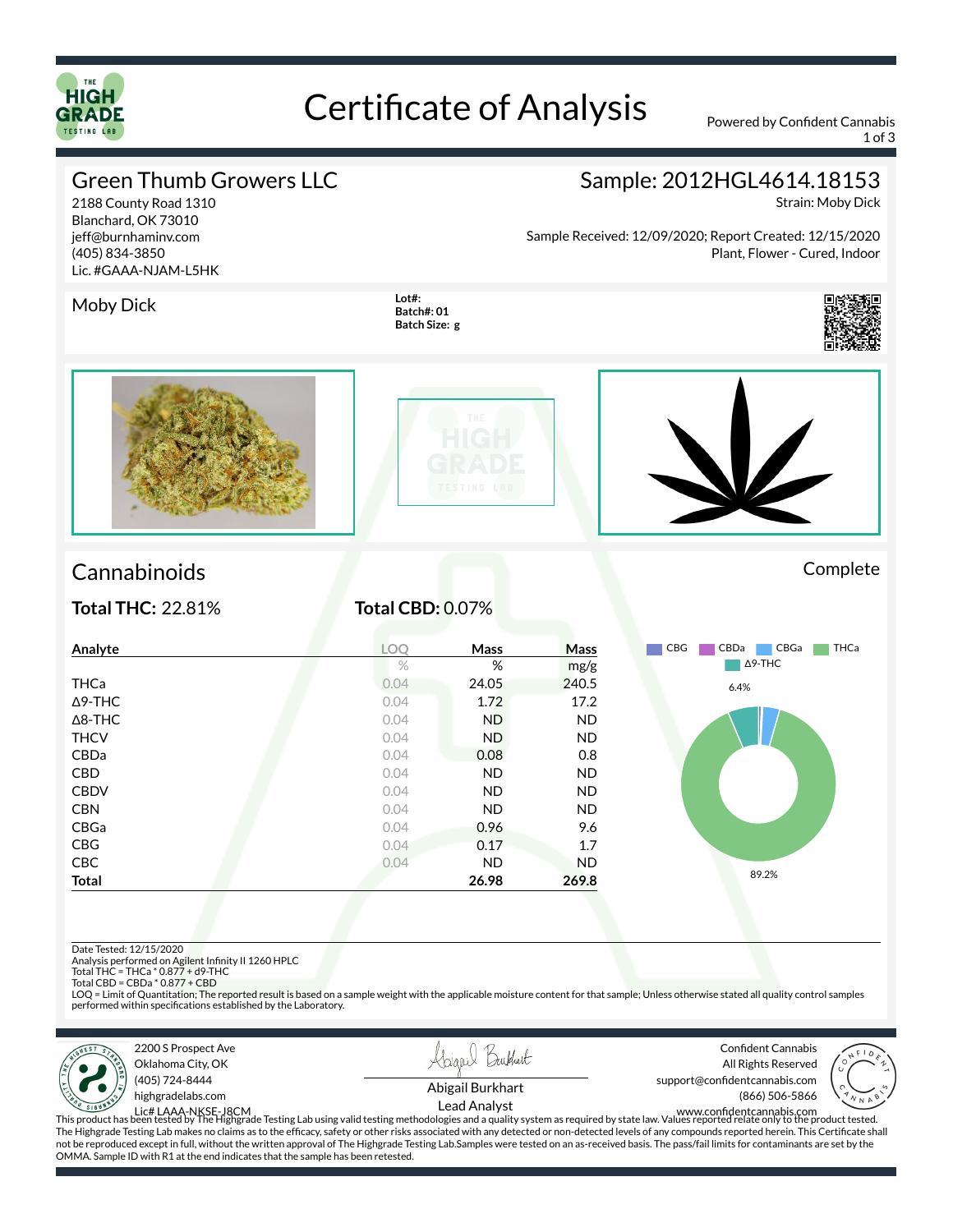

## Certificate of Analysis Powered by Confident Cannabis

2 of 3

Plant, Flower - Cured, Indoor

#### Green Thumb Growers LLC

2188 County Road 1310 Blanchard, OK 73010 jeff@burnhaminv.com (405) 834-3850 Lic. #GAAA-NJAM-L5HK Strain: Moby Dick

Sample Received: 12/09/2020; Report Created: 12/15/2020

Sample: 2012HGL4614.18153

Moby Dick **Loth Batch#: 01 Batch Size: g**



#### **Terpenes**



| Analyte                | <b>LOO</b>     | Mass                                            | Mass                |
|------------------------|----------------|-------------------------------------------------|---------------------|
|                        | $\frac{0}{20}$ | %                                               | mg/g                |
| Terpinolene            | 0.01           | 1.22                                            | 12.2                |
| β-Caryophyllene        | 0.01           | 0.48                                            | 4.8                 |
| Eucalyptol             | 0.01           | 0.44                                            | 4.4                 |
| β-Myrcene              | 0.01           | 0.24                                            | 2.4                 |
| Farnesene              | 0.01           | 0.17                                            | 1.7                 |
| Cedrol                 | 0.01           | 0.15                                            | 1.5                 |
| α-Bisabolol            | 0.01           | 0.15                                            | 1.5                 |
| p-Cymene               | 0.01           | 0.14                                            | 1.4                 |
| Guaiol                 | 0.01           | 0.13                                            | 1.3                 |
| <b>B-Pinene</b>        | 0.01           | 0.13                                            | 1.3                 |
| α-Humulene             | 0.01           | 0.11                                            | 1.1                 |
| Limonene               | 0.01           | 0.11                                            | 1.1                 |
| $\alpha$ -Pinene       | 0.01           | 0.08                                            | 0.8                 |
| δ-3-Carene             | 0.01           | 0.06                                            | 0.6                 |
| α-Phellandrene         | 0.01           | 0.06                                            | 0.6                 |
| α-Terpineol            | 0.01           | 0.06                                            | 0.6                 |
| Valencene              | 0.01           | 0.05                                            | 0.5                 |
| trans-Ocimene          | 0.01           | 0.04                                            | 0.4                 |
| Nerol                  | 0.01           | 0.03                                            | 0.3                 |
| $\alpha$ -Terpinene    | 0.01           | 0.03                                            | 0.3                 |
| cis-Ocimene            | 0.01           | 0.02                                            | 0.2                 |
| Linalool               | 0.01           | 0.02                                            | 0.2                 |
| y-Terpinene            | 0.01           | 0.02                                            | 0.2                 |
| Geraniol               | 0.01           | 0.01                                            | 0.1                 |
| Endo-Fenchyl Alcohol   | 0.01           | 0.01                                            | 0.1                 |
| α-Cedrene              | 0.01           | <loo< td=""><td><loq< td=""></loq<></td></loo<> | <loq< td=""></loq<> |
| Borneol                | 0.01           | <b>ND</b>                                       | <b>ND</b>           |
| Camphene               | 0.01           | ND                                              | <b>ND</b>           |
| Camphor                | 0.01           | <b>ND</b>                                       | <b>ND</b>           |
| Caryophyllene Oxide    | 0.01           | <loq< td=""><td><loq< td=""></loq<></td></loq<> | <loq< td=""></loq<> |
| cis-Nerolidol          | 0.01           | <loq< td=""><td><loq< td=""></loq<></td></loq<> | <loq< td=""></loq<> |
| Fenchone               | 0.01           | <b>ND</b>                                       | <b>ND</b>           |
| y-Terpineol            | 0.01           | <b>ND</b>                                       | <b>ND</b>           |
| <b>Geranyl Acetate</b> | 0.01           | <loq< td=""><td><loq< td=""></loq<></td></loq<> | <loq< td=""></loq<> |
| Hexahydro Thymol       | 0.01           | <b>ND</b>                                       | <b>ND</b>           |
| Isoborneol             | 0.01           | <b>ND</b>                                       | <b>ND</b>           |
| Isopulegol             | 0.01           | <b>ND</b>                                       | <b>ND</b>           |
| Pulegone               | 0.01           | <b>ND</b>                                       | <b>ND</b>           |
| Sabinene               | 0.01           | <b>ND</b>                                       | <b>ND</b>           |
| Sabinene Hydrate       | 0.01           | <b>ND</b>                                       | <b>ND</b>           |
| trans-Nerolidol        | 0.01           | <loq< td=""><td><loq< td=""></loq<></td></loq<> | <loq< td=""></loq<> |
| Total                  |                | 3.96                                            | 39.6                |
|                        |                |                                                 |                     |

Date Tested: 12/15/2020; Analysis performed on Agilent 7890A GCFID<br>LOQ = Limit of Quantitation; The reported result is based on a sample weight with the applicable moisture content for that sample; Unless otherwise stated performed within specications established by the Laboratory.







Confident Cannabis All Rights Reserved support@confidentcannabis.com



Abigail Burkhart Lead Analyst

Lic# LAAA-NKSE-J8CM<br>This product has been tested by The Highgrade Testing Lab using valid testing methodologies and a quality system as required by state law. Values reported relate only to the product tested. The Highgrade Testing Lab makes no claims as to the efficacy, safety or other risks associated with any detected or non-detected levels of any compounds reported herein. This Certificate shall not be reproduced except in full, without the written approval of The Highgrade Testing Lab.Samples were tested on an as-received basis. The pass/fail limits for contaminants are set by the OMMA. Sample ID with R1 at the end indicates that the sample has been retested.